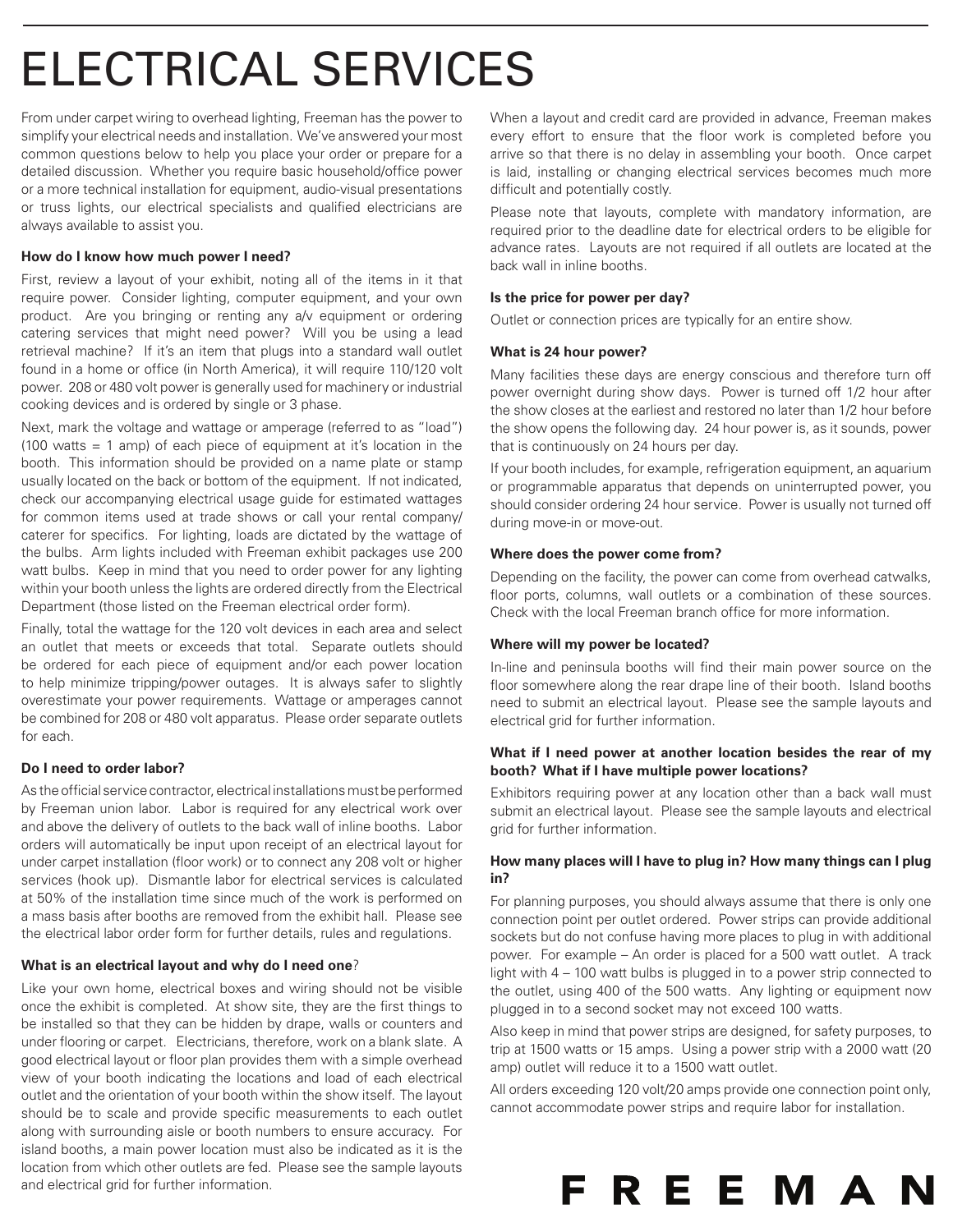## **Can I bring my own extension cords and power strips? (Also known as plug strips, multi strips, etc.)**

Exhibitors may use their own extension cords and power strips under the following conditions:

- The equipment must be 3 wire, 14 gauge minimum with a ground.
- The extension cords must be flat if they are to be laid under carpet. (Labor is required to lay the cords.)
- All power strips must have circuit protection.

## **Can I run my extension cords under the carpet myself?**

For safety reasons, exhibitors are not allowed to run any electrical wiring under any type of floor covering or where they may be concealed in the booth structure. The show's electrical contractor is liable for electrical installations and therefore must perform all floor or booth work.

## **Will my floor work be completed before I arrive?**

Every attempt is made to have floor work completed prior to carpet installation if you have submitted the following:

- A completed electrical order form.
- A valid and authorized credit card to be kept on file for the company.
- An electrical layout indicating the main power location, dimensions to each power location, the power required at each location, and surrounding aisle or booth numbers to determine orientation of the booth.

Labor and material charges apply.

## **When will my power be turned on?**

Power is only guaranteed to be installed before the show opens. If Freeman is allowed early access to the facility, power is normally ready the first day of move-in for exhibitors but any special requests such as temporary chain motor power, programming machinery or testing equipment should be noted on your order.

## **Do I need lighting?**

Lighting can dramatically change the impact of an exhibit, no matter the size. Used effectively, lighting can emphasize specific areas of a booth or highlight products. Also, an exhibit will appear dark and uninviting if the surrounding booths are lit and yours is not.

## **Can I hang my own lights?**

 $10 \times 10$  booths with pop-up displays (a display that can be assembled in less than 30 minutes without tools) can hang their own lights and plug them in without ordering labor. Typically, exhibitors themselves can hang up to 4 lights as long as they require no more than 20 amps in total but it is best to clarify with the local branch. If a decorating company (including Freeman) has been contracted to install a display, electrical labor is required to install the lights. Due to union contracts, no other union is allowed to install electrical equipment.

## **Do I need to order power for my lighting?**

Exhibitors ordering Electrical Services lighting (those listed on the Freeman electrical order form) do not need to order power. It is included in the rental. Exhibitors supplying their own lighting or renting lights need to order power. Labor may be required to hang the lights.

## **Do I need to order labor to plug in my lights or equipment?**

Most 120 volt connections do not require labor. Exhibitors are welcome to plug in their own standard office devices. Labor is required for all 208 or 480 volt connections and if lights or equipment need wiring or if electrical cords are to be run under the carpet or in concealed areas to ensure that all electrical codes and building rules are met.

## **How can I save money and frustration when ordering electrical services?**

Most importantly, be sure to submit your order before the discount price deadline date. If an electrical layout is needed, it also must be received, complete with mandatory information, before the deadline date to be eligible for discount pricing. Late orders can be subject up to a 50% increase in cost because of the behind-the-scenes planning required to distribute power.

Don't underestimate your power requirements and work within the local rules, regulations and union jurisdictions. They have been implemented to avoid problems. While it may seem simple to plug in lights and equipment, it is not uncommon for exhibit or non electrical staff to overload circuits. Trouble calls can become expensive when it takes time to find the source of a problem.

If unsure about labor, call us for direction and if necessary, place a "will call" order before the discount price deadline date. You will only incur a charge if labor is dispatched to your booth but you'll have secured the advance pricing. And, check in with the electrical or service desk as soon as you know you need labor, not at the time you want the electricians in your booth. It will help to avoid delays as we can schedule accordingly.

Lastly, try to resolve any disputes at show site. It is much easier to discuss electrical issues when both parties can physically review the installation.

## **Additional questions?**

Call customer service at the number listed on the Quick Facts and ask for the Electrical Services Department. For fast, easy ordering, tools, and helpful hints go to www.freemanco.com/store.

# **FREEMAN**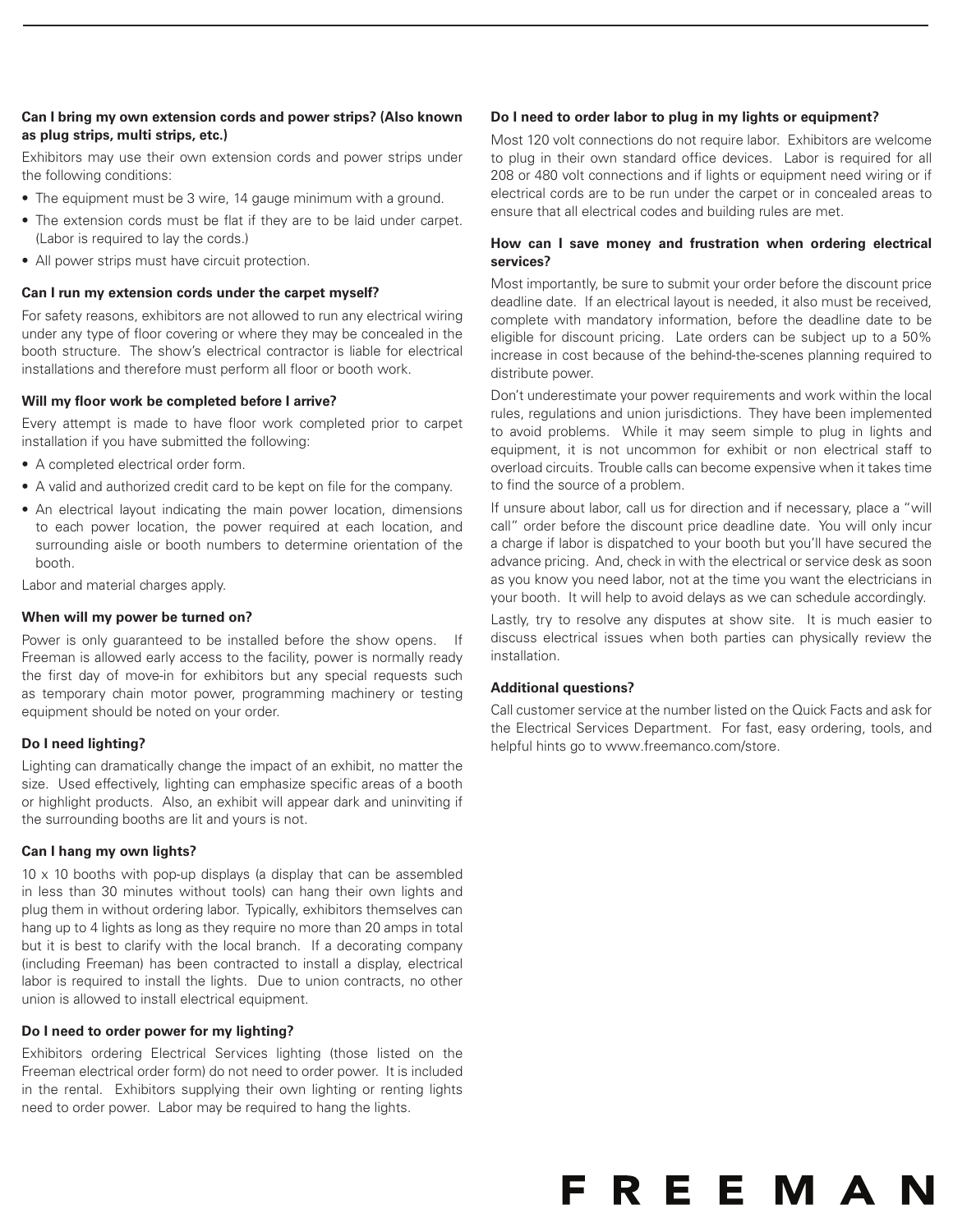# REEMAN

## ELECTRICAL SERVICES USAGE GUIDE

The following wattages are approximate and are provided to help you estimate your power usage. To assist in estimating we recommend that you refer to the name plate or stamp usually located on the back or bottom of any electrical apparatus and order the corresponding outlet for each piece of equipment to avoid tripping/power outages during the event.

The formula for wattage is voltage x amperage (120 volt x 1 amp = 120 watts), 5 - 100 watt light bulbs = (5x100 = 500 watts)

|                                       | <b>WATTAGE</b>              |                                   | <b>WATTAGE</b>                             |
|---------------------------------------|-----------------------------|-----------------------------------|--------------------------------------------|
| <b>Blender</b>                        | 475-1000                    | Imprinter for T-Shirts            | 2000                                       |
| Can Opener                            | 500                         | Iron                              | 700-1100                                   |
| Card Reader (credit) / Lead Retrieval | 100                         | Juicer - Single                   | 500                                        |
| Cash Register                         | 100-200                     | Juicer - Double                   | 1000                                       |
| Coffee Pot - Household Size           | 600-1200                    | Laminator                         | 2000                                       |
| Coffee Pot - Large Brewer             | 1500-2000                   | Lights with Freeman Rental Booths | 200 each                                   |
| Computer - Monitor (independent)      | 120-200                     | <b>Meat Slicer</b>                | 500-1000                                   |
| Computer - Desktop (monitor & CPU)    | 200-900                     | Microwave Oven                    | 500-2000                                   |
| Computer - Laptop                     | 100-300                     | Mixer                             | 500-1000                                   |
| Computer Printer - Dot Matrix         | 100-500                     | Photocopier                       | dependent upon size - may require 208 volt |
| Computer Printer - Laser              | 400-1000                    | Pizza Oven (small)                | 30amp/120 volt Special Connection          |
| <b>Crock Pot</b>                      | 200-1000                    | Popcorn Maker                     | 2000                                       |
| <b>DVD Player</b>                     | 50-100                      | Projector (dependent upon size)   | 1000                                       |
| <b>Electric Frying Pan</b>            | 1200-2000                   | Refrigerator - Small              | 400                                        |
| Fax Machine                           | 1000                        | Refrigerator - Full Size          | 750                                        |
| Flat Screen TV - 32" to 50"           | 1000                        | Sewing Machine                    | 1000                                       |
| Food Processor                        | 500-2000                    | Steamer                           | 2000                                       |
| Glue Gun                              | 300                         | Stereo (amplifier)                | 100-500                                    |
| Griddle                               | 1500-2000                   | Television                        | 100-500                                    |
| Hair Dryer                            | 1000-2000                   | <b>Toaster</b>                    | 1000                                       |
| Heat Lamps (per lamp)                 | 250                         | <b>Toaster Oven</b>               | 1500                                       |
| Heater (portable)                     | 1500-2000                   | Vacuum Cleaner                    | 1500                                       |
| Hot Plate Single                      | 1000                        | <b>VCR</b>                        | 100                                        |
| Hot Plate Double                      | 1500-2000                   | Water Cooler - Cold Water         | 1000                                       |
| <b>Hot Water Heater</b>               | 30amp/208 volt/Single Phase | Water Cooler - Hot/Cold Water     | 2000                                       |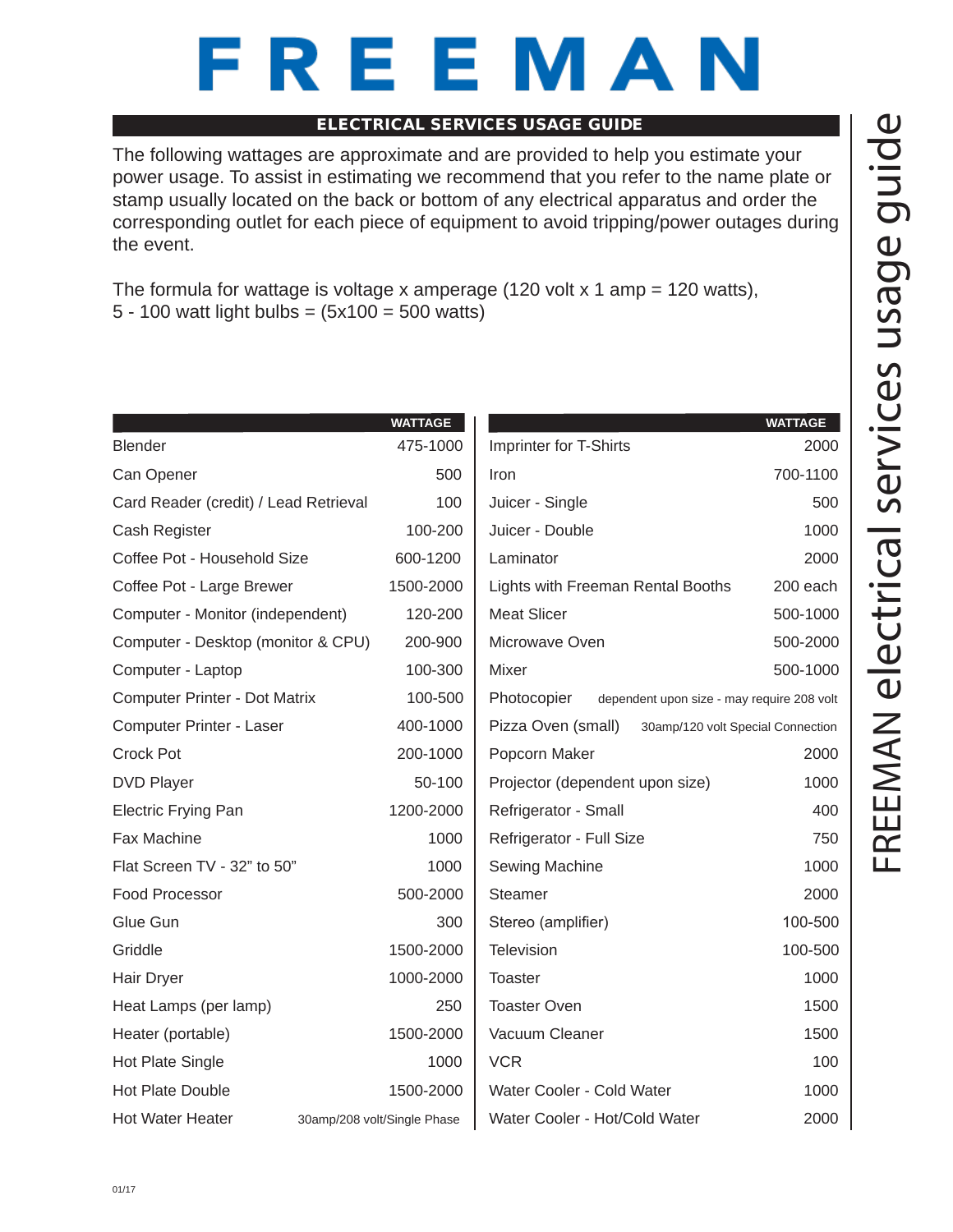# FREEMAN ELECTRICAL SERVICES

The grid below may be printed to layout your electrical requirements for booths up to 40 x 40 or used as a sample to develop your own plan for larger exhibits. Please complete as clearly as possible, indicating the following:

- 1. **Location of the main power drop**. Power needs to be distributed from one location at which a panel or other piece of electrical equipment will be installed. It is recommended that this equipment be placed in a closet, under a table/desk or in another location that keeps it out of sight. Please provide specific dimensions.
- 2. **Location and load of all outlets**. Please provide specific dimensions and wattages/amperages. *Please do not simply place an X where power is required.*
- 3. **Booth orientation**. Please provide surrounding aisle and/or booth numbers, particularly for island booths. Also, please try to orient your booth to the overall floor plan so that the diagram does not have to be rotated.

SHOW NAME \_\_\_\_\_\_\_\_\_\_\_\_\_\_\_\_\_\_\_\_\_\_\_\_\_\_\_\_\_\_\_\_\_\_\_\_\_\_\_\_\_\_\_\_\_\_\_\_\_\_\_\_\_\_\_ DATES \_\_\_\_\_\_\_\_\_\_\_\_\_\_\_\_\_\_\_

COMPANY NAME \_\_\_\_\_\_\_\_\_\_\_\_\_\_\_\_\_\_\_\_\_\_\_\_\_\_\_\_\_\_\_\_\_\_\_\_\_\_\_\_\_\_\_\_\_\_\_\_\_\_\_ BOOTH # \_\_\_\_\_\_\_\_\_\_\_\_\_\_\_\_\_ Adjacent Aisle or Booth# Adjacent Aisle or Booth # \_\_\_\_\_\_\_\_\_ Adjacent Aisle or Booth Adjacent Aisle or Booth # # Adjacent Aisle or Booth  $#$ Adjacent Aisle or Booth # A measurement scale can be applied as necessary to reflect the size of your booth.<br>A measure ment scale can be applied as necessary to reflect the size of your booth.<br>40 x 40 use 1 square =  $\frac{1}{2}$  foot 40 x 40 use **10 x 10 use 1 square = 1/4 foot 20 x 20 use 1 square = ½ foot 40 x 40 use 1 square = 1 foot**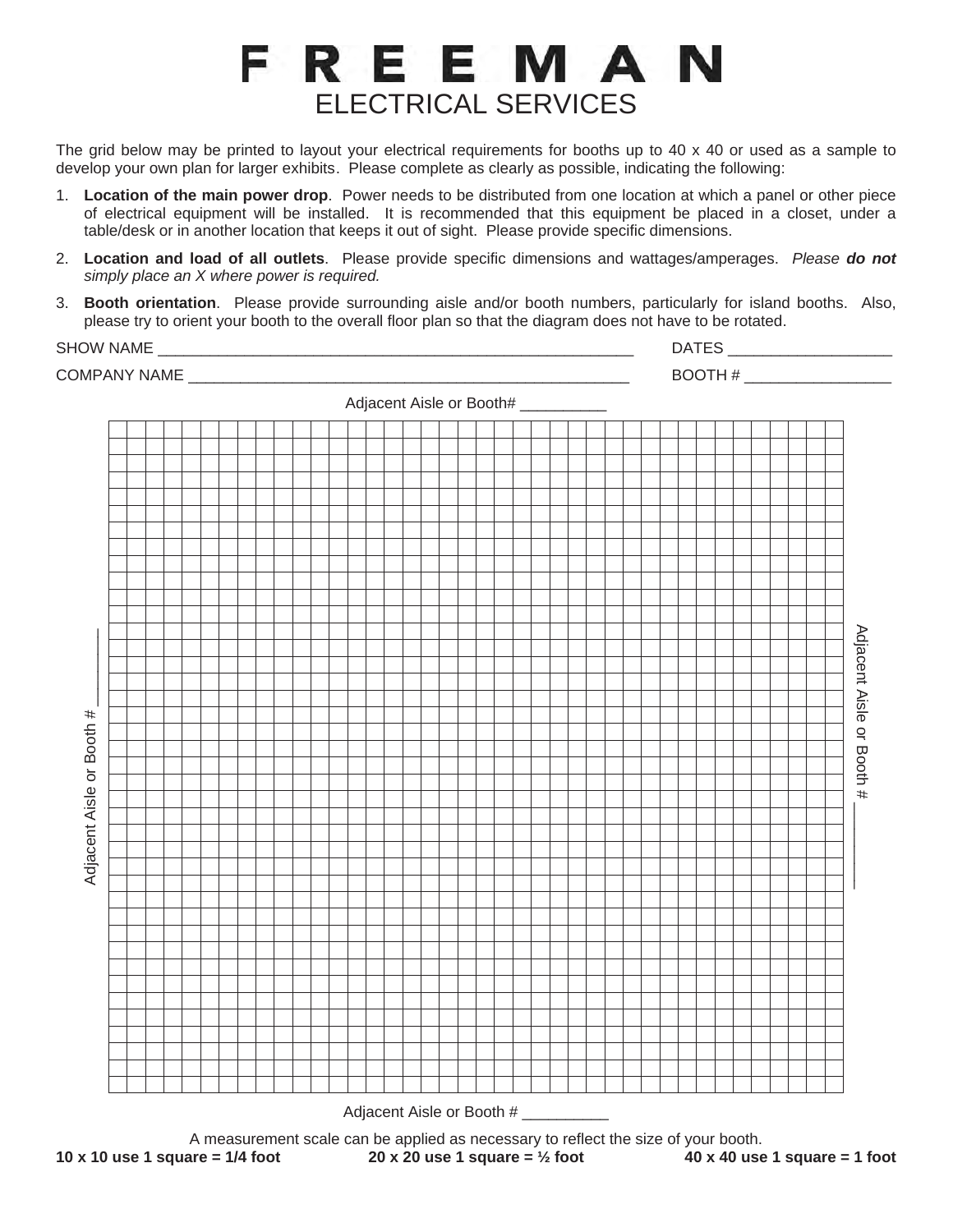## SAMPLE LAYOUTS

## IN LINE BOOTHS

Power is run or dropped to in line booths along the back walls or drape line of multi booth sections. The "main power locations" therefore are always located at the back of in line and peninsula booths. Outlets may not be in the exact center of the back wall. 120 volt outlets are shared by back to back booths. Example: Outlet =



Electrical layouts are required whenever an outlet is needed at any other location within the booth except for the back wall. Exact measurements and/or comments that clearly indicate outlet locations **must be included**. Examples based on above floor plan:





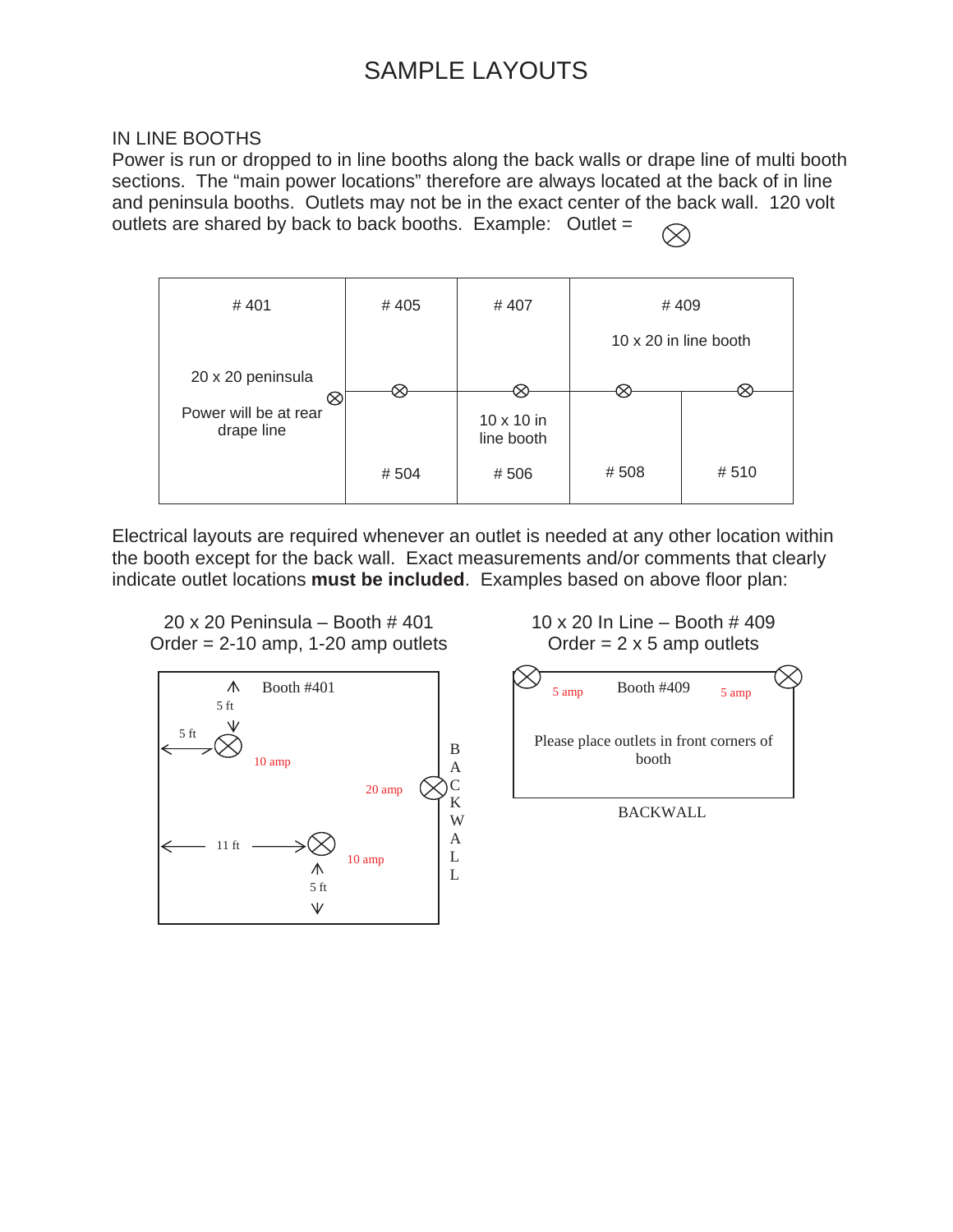## ISLAND BOOTHS

Electrical layouts are always required for island booths and **must include** the following information:

## **1. Main Drop.**

Since there is no back wall in an island, the exhibitor supplies the location of the main drop, whether one or multiple outlets are ordered. When it will be the point from which power will be distributed to other outlets in the booth, a panel or other piece of electrical equipment (no larger than? x? x?) will be installed at the main drop. For this reason, it is recommended that main drops be located in a closet, under a table/desk or in another area that keeps it out of sight. Measurements must be provided to the main drop.

## **2. Location and load of all outlets.**

Again, dimensions must be provided to all satellite outlets along with the load of each outlet. It is best to indicate voltage, phase and amperage for all outlets once an order exceeds 120 volt service.

## **3. Booth orientation.**

Providing reference points such as surrounding aisle and/or booth numbers defines how an island booth is oriented to the overall show floor plan. In other words, which side is which? It is best to draw your layout relative to the show floor plan so that both are facing the same direction. Examples:



Section of show floor plan

## 20 x 20 Island – Booth # 401

Order = 1 x 208 volt, 3 phase, 10 amp  $+$  120 volt, 2 x 20 amp  $+$  2 x 5 amp outlets

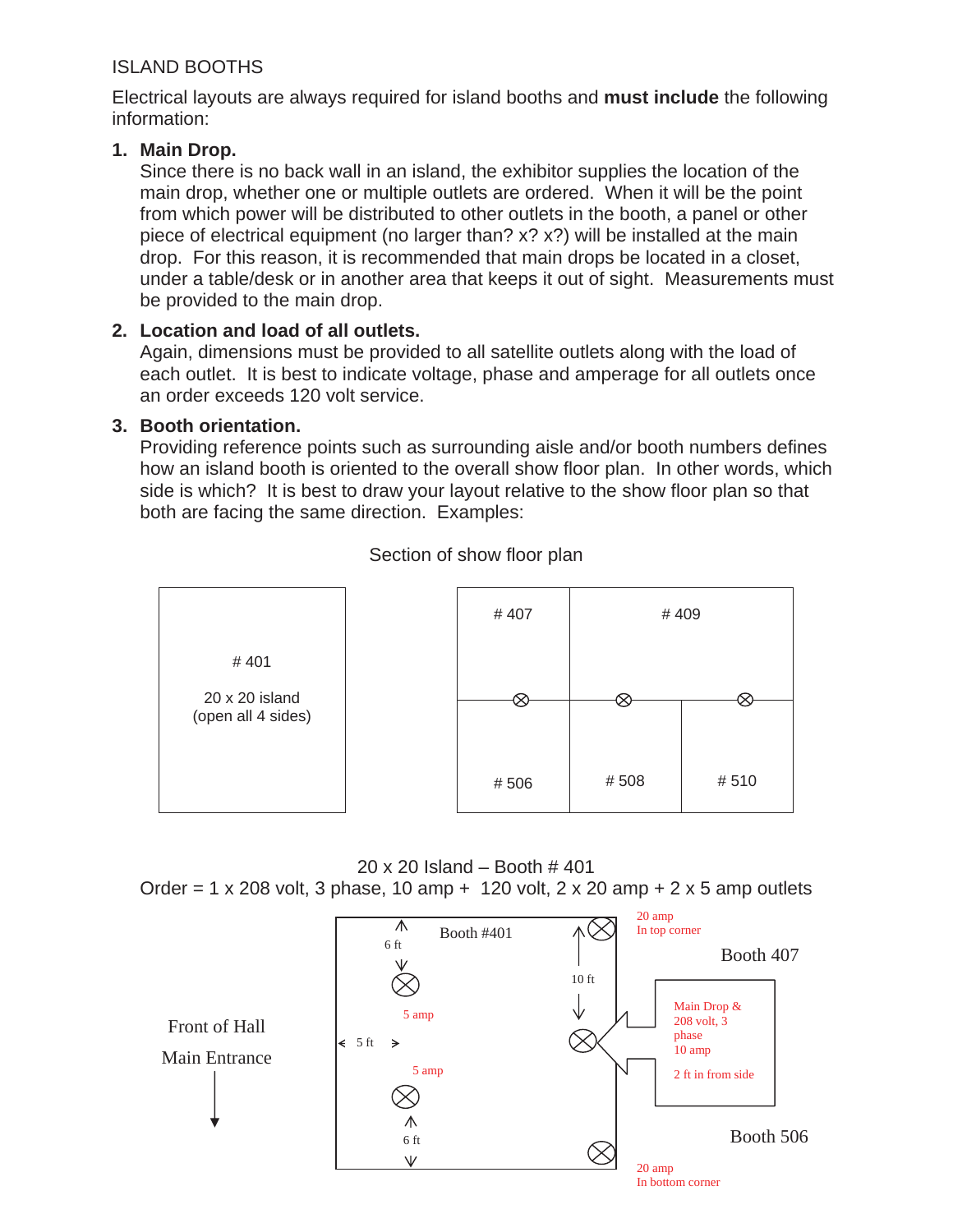## **Freemar**

(888) 508-5054 Fax: (469) 621-5611 Place your order online at [www.freeman.com/store](https://www.freemanco.com/store?utm_source=Forms&utm_medium=PDF)

Submit order forms [here](mailto:ExhibitorSupport%40freeman.com?subject=Order%20Form%20Submission).

#### NAME OF SHOW: **SOUTHWEST FUEL & CONVENIENCE EXPO / June 21 - 22, 2022**

COMPANY NAME: SALE IN THE SERVICE OF THE SERVICE IN THE BOOTH  $\#$ :

CONTACT NAME:  $\qquad \qquad \qquad$  PHONE #: E-MAIL ADDRESS:

## **For fast, easy ordering, go to [www.freeman.com/store.](https://www.freemanco.com/store?utm_source=Forms&utm_medium=PDF)**

## ELECTRICAL

## **ELECTRICAL OUTLETS (Double Price for 24 Hour Service)**

**Power includes delivery of the service to one location at the rear of the booth in peninsula and inline booths. Please see the Electrical Labor order form for rates and instructions if you require outlets in other locations, have lights or electrical items to hang or erect, have orders for power of 208v or higher, or have other electrical requirements.**

|                                                                          | Quantity<br>Show<br>(For Show<br>Hours Only) | Quantity<br>24 Hr.<br>(For 24 hrs/day<br>Double Price)    | <b>Discount</b><br>Price | <b>Standard</b><br>Price |          | <b>TOTAL</b>                   |
|--------------------------------------------------------------------------|----------------------------------------------|-----------------------------------------------------------|--------------------------|--------------------------|----------|--------------------------------|
| 110/120 VOLT                                                             |                                              |                                                           |                          |                          |          |                                |
| 500 Watts (5 amps)                                                       |                                              | <b>Contract Contract</b>                                  | 117.00                   | 175.50                   | $=$      | \$<br><b>Contract Contract</b> |
| 1000 Watts (10 amps)                                                     | <u> 1999 - Jan Jan Jawa</u>                  | $\sim$ 100 $\mu$                                          | 156.50                   | 234.75                   | $=$      | $\frac{1}{2}$                  |
| 2000 Watts (20 amps)                                                     |                                              |                                                           | 213.25                   | 319.90                   | $=$      | $\frac{1}{2}$                  |
| 208 VOLT SINGLE PHASE (Labor Required for Connection)                    |                                              |                                                           |                          |                          |          |                                |
| 20 Amps                                                                  |                                              |                                                           | 342.25                   | 513.40                   | $\equiv$ | $\frac{1}{2}$                  |
| 30 Amps                                                                  |                                              |                                                           | 407.25                   | 610.90                   | $=$      | $\frac{1}{2}$                  |
| 60 Amps                                                                  |                                              |                                                           | 646.75                   | 970.15                   | $=$      | $\frac{1}{2}$                  |
| 100 Amps                                                                 |                                              |                                                           | 962.75                   | 1,444.15                 | $=$      | $\frac{1}{2}$                  |
| 208 VOLT THREE PHASE (Labor Required for Connection)                     |                                              |                                                           |                          |                          |          |                                |
| 20 Amps                                                                  |                                              |                                                           | 441.00                   | $661.50 =$               |          | $\frac{1}{2}$                  |
| 30 Amps                                                                  |                                              |                                                           |                          | $536.50$ $804.75 =$      |          | $\frac{1}{2}$                  |
| 60 Amps                                                                  |                                              | $\mathcal{L}_{\text{max}}$ and $\mathcal{L}_{\text{max}}$ |                          | 884.00 1,326.00          | $=$ $\,$ | $\frac{1}{2}$                  |
| 100 Amps                                                                 |                                              |                                                           | 1,228.50 1,842.75        |                          | $=$ $\,$ | $\sim$                         |
| Transformer to Boost 208V to Approx. 230V - \$4.95 per Amp (20 Amp Min.) |                                              |                                                           |                          |                          |          |                                |
|                                                                          |                                              | Qty of Amps _________ X Price $\frac{1}{2}$ = \$ _______  |                          |                          |          |                                |
| LIGHTING (Price Includes Power & Labor for Installation)                 |                                              |                                                           |                          |                          |          |                                |
| Single Light Stand (200w)                                                |                                              |                                                           | 129.60                   | 194.40                   | $=$      | $\frac{1}{2}$                  |
| Double Light Stand (400w)                                                |                                              |                                                           | 137.70                   | 206.55                   | $=$      | $\frac{1}{2}$                  |
| Arm Light                                                                |                                              |                                                           | 153.35                   | 230.05                   | $\equiv$ | \$                             |
|                                                                          |                                              |                                                           |                          |                          |          |                                |

#### **ADDITIONAL INFORMATION**

#### **FOR ADVANCE PAYMENT PRICE**

Your order with full payment along with a floor plan indicating main power location and distribution points, if applicable, must be received prior to **May 23, 2022**.

#### **MULTIPLE OUTLET LOCATIONS / ISLAND BOOTHS**

A scaled floor plan is required for orders with multiple outlet locations and/or island booths. Detailed examples are provided on the following page. If a power location or main drop in an island booth is not provided prior to show move-in, a location will be determined by Freeman in order to maintain delivery schedules. Relocation of the service will be charged on a time and material basis.

#### **ISLAND BOOTHS**

For island booths with no labor ordered, there is a 1/2 hour minimum installation charge and a 1/2 hour minimum dismantle charge.

## **INLINE AND PENINSULA BOOTHS**

Power will be placed in the back of the booth unless otherwise specified.

#### **24 HOUR SERVICES**

If an uninterrupted power supply is required for the full duration of the show, please order 24 hour power. Electricity is turned on 30 minutes prior to show opening and turned off 30 minutes after show closes on show days. Power will be turned off immediately after final show closing. If you require power outside actual show hours, special arrangements should be made in advance. Additional charges may apply.

#### **SEPARATE OUTLETS**

Separate outlets should be ordered for each piece of equipment and/or each power location.

#### **OVERHEAD POWER**

If you require your power from overhead, additional materials and labor may be incurred. Please contact Freeman.

#### **EXTENSION CORDS & POWER STRIPS**

Extension cords and power strips are available for rental at the Freeman Service Center.

#### **LIGHT STAND PLACEMENT**

For single or double light stand; price includes installation along the side rails of an inline booth. Placement elsewhere will require additional labor and materials.

**TOTAL COST**

**Total Cost** *=* **\$\_***\_\_\_\_\_\_\_\_\_\_\_\_\_\_\_\_\_\_\_\_\_\_\_\_*

**Applicable taxes will be applied to your order and invoiced accordingly based on specific venue jurisdiction but may also be based on the jurisdiction of where services are performed or your headquarters.**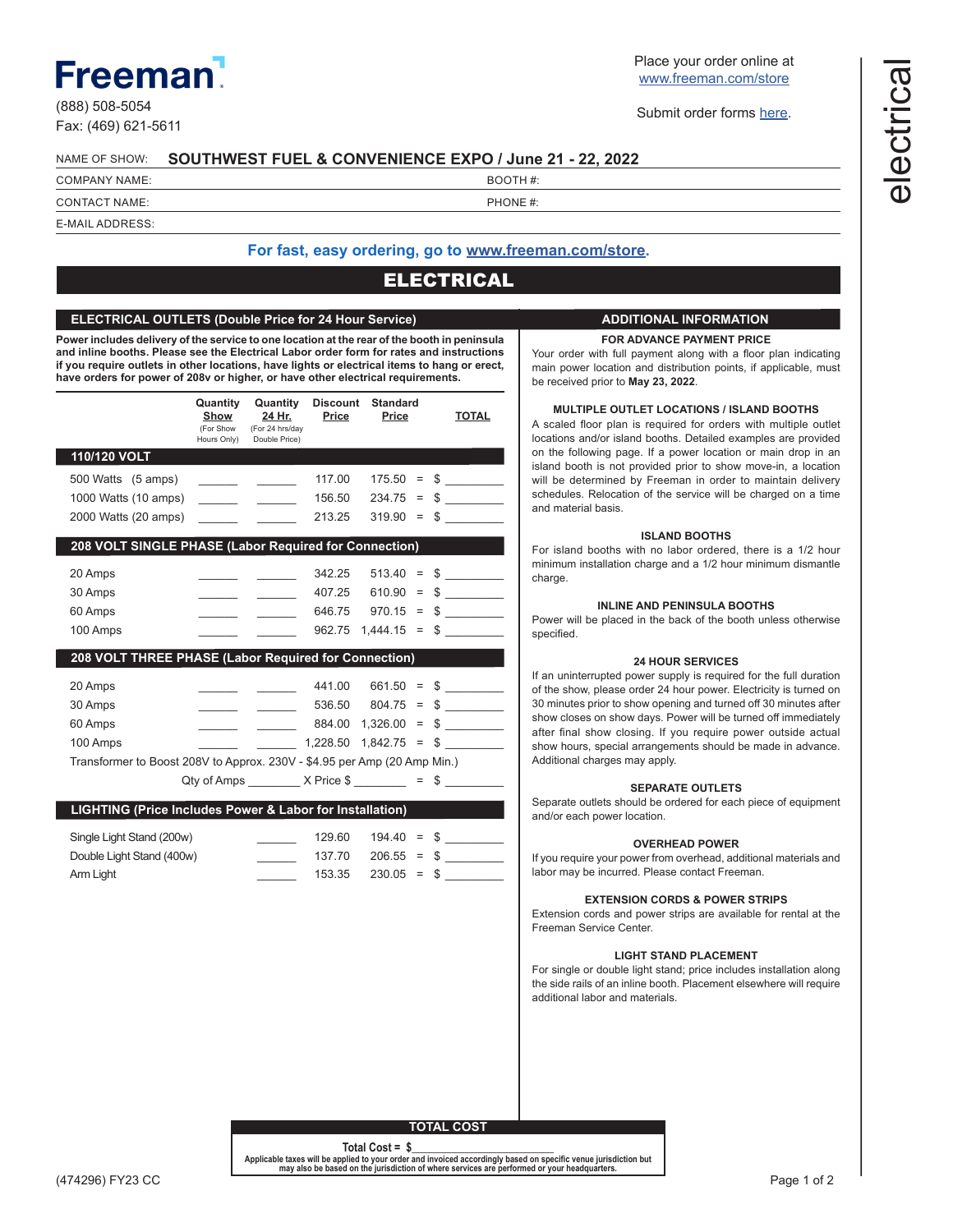## **ELECTRICAL INSTRUCTIONS**

## **HOW TO DETERMINE ELECTRICAL REQUIREMENTS**

#### **For Equipment**

All electrical equipment is stamped or labeled with electrical ratings usually found on the back or bottom of the equipment. Verify voltage and either amperage or wattage from the information provided. Standard office and household items operate on 110/120 volt power. Machinery and equipment typically require 208 or 480 volt power.

## **For Lighting**

Verify the wattage of the bulbs in the lights and multiply by the number of bulbs/lights.

## **LOCATION OF POWER IN YOUR BOOTH**

## **In-Line and Peninsula Booths**

Power will be installed in one location, typically on the floor somewhere along the back of the booth, as indicated in the following diagrams: (We cannot guarantee that the outlet will be specifically located in the middle.)



IN-LINE BOOTHS / PENINSULA



BACK TO BACK PENINSULA

If power is required in locations other than indicated above, secondary distribution will be required and billed on a time and material basis. Please complete and submit an Electrical Labor Order Form with your power order, along with a floor plan as described below.

## **Island Booths/Multiple Outlets**

Floor plans are always required for Island Booths and orders for multiple outlet locations. The floor plan must indicate booth dimensions, surrounding booth numbers for orientation within the facility, each outlet location, required wattage or amperage and location for main drop. If power location in an island booth is not provided prior to show move-in, a location will be determined by Freeman in order to maintain delivery schedules. Relocation of the service will be charged on a time and material basis. See examples below: A grid is available at www.freeman. com/store to print as a base layout.



## **OTHER:**

- 1. Labor is required for any and all electrical work over and above the installation of the main power drop. Please see the Electrical Labor form for complete details. Please complete the labor order form.
- 2. Dismantle labor will be automatically charged at 50% of the installation time and rounded to the next half hour.
- 3. All material and equipment provided by Freeman is for rental purposes only and remains the property of Freeman. All equipment will be removed at the close of the show by Freeman.
- 4. All equipment regardless of power source, must comply with Federal, State and local codes as well as any applicable local recognized electrical authorities and standards. Freeman reserves the right to inspect all electrical devices and connections to ensure compliance with all codes and proper permitting. Freeman is required to refuse connections where the exhibitor wiring is not in accordance with local electrical code and permitting.
- 5. Standard wall and other permanent building utility outlets or sockets are not part of booth space and may not be used by exhibitors unless electrical services have been ordered.
- 6. Exhibitors' cords must be a minimum of 14 gauge 3 wire with ground and must be flat when used for floorwork. All multi-outlet devices (eg power strips) must have circuit protection. All exposed non-current carrying metal parts of fixed equipment, which are liable to be energized, shall be grounded.
- 7. Exhibitors' equipment will be modified to conform to Freeman receptacles. If an outage is the result of an exhibitors' equipment, then a labor charge may be assessed. Labor and materials to install or change a cord cap or fix an outage will be billed on a time and material basis.
- 8. Exhibitors with hardwall displays must arrange for power to be installed inside the booth or provide access.
- 9. Power sharing is not permitted between exhibitors.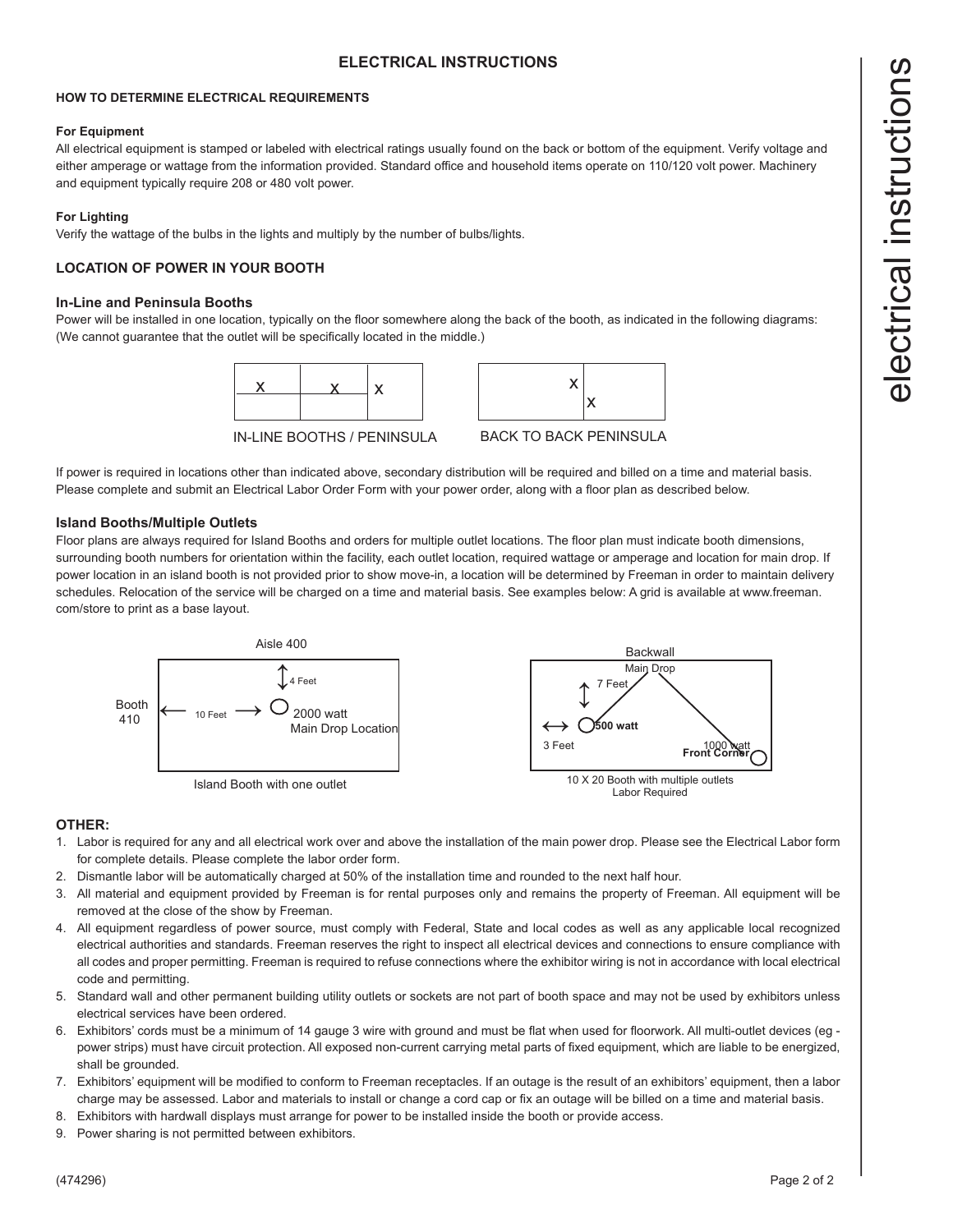# **Freeman**

(888) 508-5054 Fax: (469) 621-5611 Place your order online at [www.freeman.com/store](https://www.freemanco.com/store?utm_source=Forms&utm_medium=PDF)

Submit order forms [here](mailto:ExhibitorSupport%40freeman.com?subject=Order%20Form%20Submission).

#### NAME OF SHOW: **SOUTHWEST FUEL & CONVENIENCE EXPO / June 21 - 22, 2022**

| <b>COMPANY NAME:</b> | BOOTH#:  |
|----------------------|----------|
| <b>CONTACT NAME:</b> | PHONE #: |

E-MAIL ADDRESS:

## **For fast, easy ordering, go to [www.freeman.com/store.](https://www.freemanco.com/store?utm_source=Forms&utm_medium=PDF)**

## ELECTRICAL LABOR

## **LABOR RATES & SCHEDULE**

**Straight Time:** Monday - Friday, 8:00 AM - 4:30 PM (Excluding Holidays) **Double time:** Monday - Friday, 4:30 PM - 8:00 AM, All day Saturday, Sunday and Holidays

| <b>Description</b> | Advance<br>Price | <b>Show Site</b><br>Price |
|--------------------|------------------|---------------------------|
|                    |                  | \$162 25                  |
|                    |                  | \$324 25                  |
|                    |                  | \$864 25                  |
|                    |                  | \$103500                  |
|                    |                  | \$229.25                  |
|                    |                  | \$314 75                  |

**Dismantle labor will be charged at 50% of the total install time rounded to the next half hour.**

- **• Show Site price applies to all labor orders placed at show site.**
- **• Start time guaranteed only at start of working day.**

**Review the list of work below to determine if electrical labor is required in your booth. None of the following services may be performed by other Unions or I & D houses as it falls under electrical jurisdiction. Time and material charges will apply. Please visit the Freeman Service Center to confirm that you are ready for service.**

**Note:** For more information and an example of a completed floorplan please see the following page.

| <b>FLOOR WORK:</b>                                                                                                                     |  |                                                                                                                                                                                                                                                                                                                                                       | <b>BOOTH WORK:</b>                                               |                         |                                                                                           |
|----------------------------------------------------------------------------------------------------------------------------------------|--|-------------------------------------------------------------------------------------------------------------------------------------------------------------------------------------------------------------------------------------------------------------------------------------------------------------------------------------------------------|------------------------------------------------------------------|-------------------------|-------------------------------------------------------------------------------------------|
|                                                                                                                                        |  | Floor work is the distribution of electrical under carpet and flooring.                                                                                                                                                                                                                                                                               | Booth work is any of the following. Please check all that apply: |                         |                                                                                           |
| OK TO PROCEED WITHOUT EXHIBITOR PRESENT:<br>Complete Before: Date Time                                                                 |  | Distribution of electrical overhead<br>(more than one drop location in your booth).<br>Distribution of electrical through booth structure.                                                                                                                                                                                                            |                                                                  |                         |                                                                                           |
| Work is completed prior to your arrival. Freeman must receive<br>detailed blue prints/floor plans for power distribution under carpet. |  | Mounting of plasmas/LCD monitors and lights.<br>Connection or hard wiring of all exhibitor equipment.<br>Lighting used as spot or flood lights.<br>Assembly and installation of all lighting from truss or beams<br>(including assembly and hanging of truss).<br>Wiring of overhead signs.<br>Installation of electrical headers and/or light boxes. |                                                                  |                         |                                                                                           |
| <b>EXHIBITOR SUPERVISION (DO NOT PROCEED)</b>                                                                                          |  |                                                                                                                                                                                                                                                                                                                                                       |                                                                  |                         |                                                                                           |
|                                                                                                                                        |  |                                                                                                                                                                                                                                                                                                                                                       |                                                                  |                         |                                                                                           |
| <b>LABOR REQUEST</b>                                                                                                                   |  |                                                                                                                                                                                                                                                                                                                                                       |                                                                  | <b>SELECT WORK TYPE</b> |                                                                                           |
|                                                                                                                                        |  |                                                                                                                                                                                                                                                                                                                                                       |                                                                  |                         | Floor Work _______ Booth Work _____                                                       |
|                                                                                                                                        |  |                                                                                                                                                                                                                                                                                                                                                       |                                                                  | Floor Work              | Booth Work                                                                                |
|                                                                                                                                        |  | Date _____________________Time _______________________# Electrician ________________________________                                                                                                                                                                                                                                                  |                                                                  | Floor Work              | Booth Work                                                                                |
|                                                                                                                                        |  |                                                                                                                                                                                                                                                                                                                                                       |                                                                  |                         | the control of the control of the control of the control of the control of the control of |
|                                                                                                                                        |  |                                                                                                                                                                                                                                                                                                                                                       |                                                                  |                         |                                                                                           |



**Total Cost** *=* **\$\_***\_\_\_\_\_\_\_\_\_\_\_\_\_\_\_\_\_\_\_\_\_\_\_\_* **Applicable taxes will be applied to your order and invoiced accordingly based on specific venue jurisdiction but may also be based on the jurisdiction of where services are performed or your headquarters.**